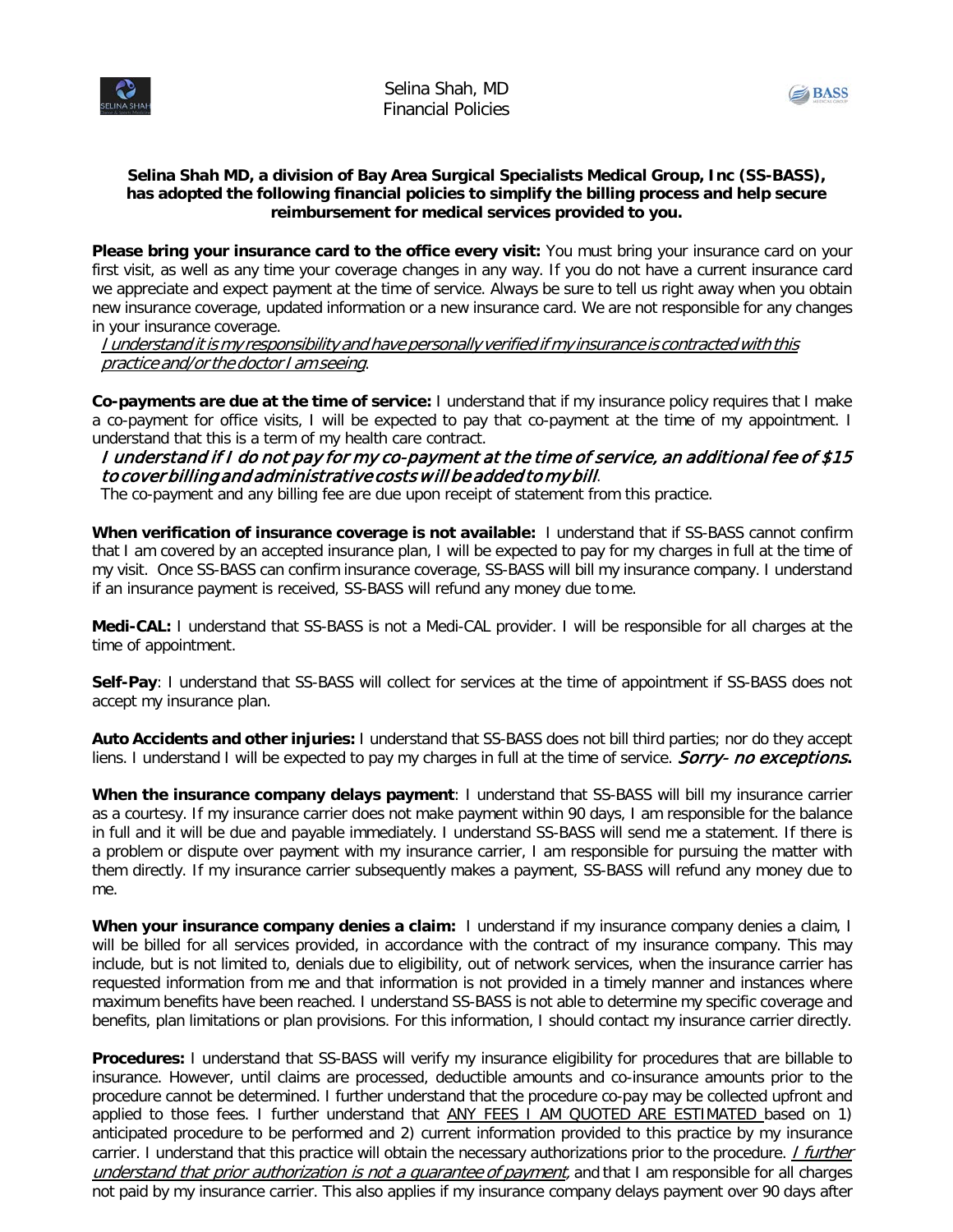



billing or denial of insurance coverage. If my insurance company demands a refund of any monies paid to SS-BASS, I become financially responsible for those charges.

**Procedure Cancellation**: I understand that I may be directly billed the cost of injectable medications that are special ordered for procedures in the even I cancel or no show for the procedure.

**Workers' Compensation cases:** If I have a workers' compensation case, I understand that I will need to bring all of my insurance information with me to my appointment. I understand I cannot be seen without prior authorization and will be asked to reschedule my appointment if my treatment is not authorized. I understand that if I have a work related injury, I must file a claim with worker's compensation insurance.

**Medical Records:** I understand there is a charge for reproduction of my medical record, depending on the size of the record. This charge includes the transfer of records to an attorney, other physicians, and other medical facilities.

**Medical Forms:** I understand there is a charge for the completion of forms. This fee is due in advance.

**Payment Options:** We accept cash, check, or credit card. Checks are payable to BASS Medical Group. For your convenience, we accept Visa and Mastercard preferably. I understand that SS-BASS may also take a verbal request by me over the phone to make a credit card payment on my account. I give authorization for SS-BASS to bill my card for the amount specified and acknowledge that verbal requests can only be made by the responsible party since no credit card information is kept on file.

**Missed Appointments and Cancellations:** If you must cancel or reschedule your appointment, please notify us no less than 2 business days in advance. Please be courteous and remember that the appointment time reserved for you can be used by another patient.

I understand that cancellations with less than 2 business days' notice and No Shows will be billed a \$50 service fee.

**Returned or "Bounced" Checks:** We pass along our banks' service charge to you for any checks that are returned for non-payment for any reason.

I understand a service fee of \$25.00 will be added to my balance for all returned checks. I understand this needs to be cleared on my account prior to my next visit.

**Delinquent Accounts:** I understand charges are due in full at the time of service, or upon receipt of a statement from this practice. I assume receipt of all statements sent to me at the most recent address I have given. I accept all charges as accurate unless I contact BASS Medical Billing promptly upon receipt of a statement to dispute them. Statements returned to BASS Medical Billing due to the expiration of a postal forwarding order, or as undeliverable for any reason will be assumed accurate.

I understand that I will be billed for any amounts due by me (co-payments/co-insurance amounts/deductibles) and that I have a financial responsibility to pay these amounts. I understand that I will be provided with three (3) statements for any balance due after insurance payment. I further understand that if I have not made payment prior to the third statement being mailed, the third statement will be marked as "Final Notice" and may result in my account being sent to an outside collection service if I still do not fulfill my financial obligations. I also understand that I will be responsible for any collection, interest or legal expenses associated with those collection efforts. I understand it is my responsibility to keep my account and contact information current.